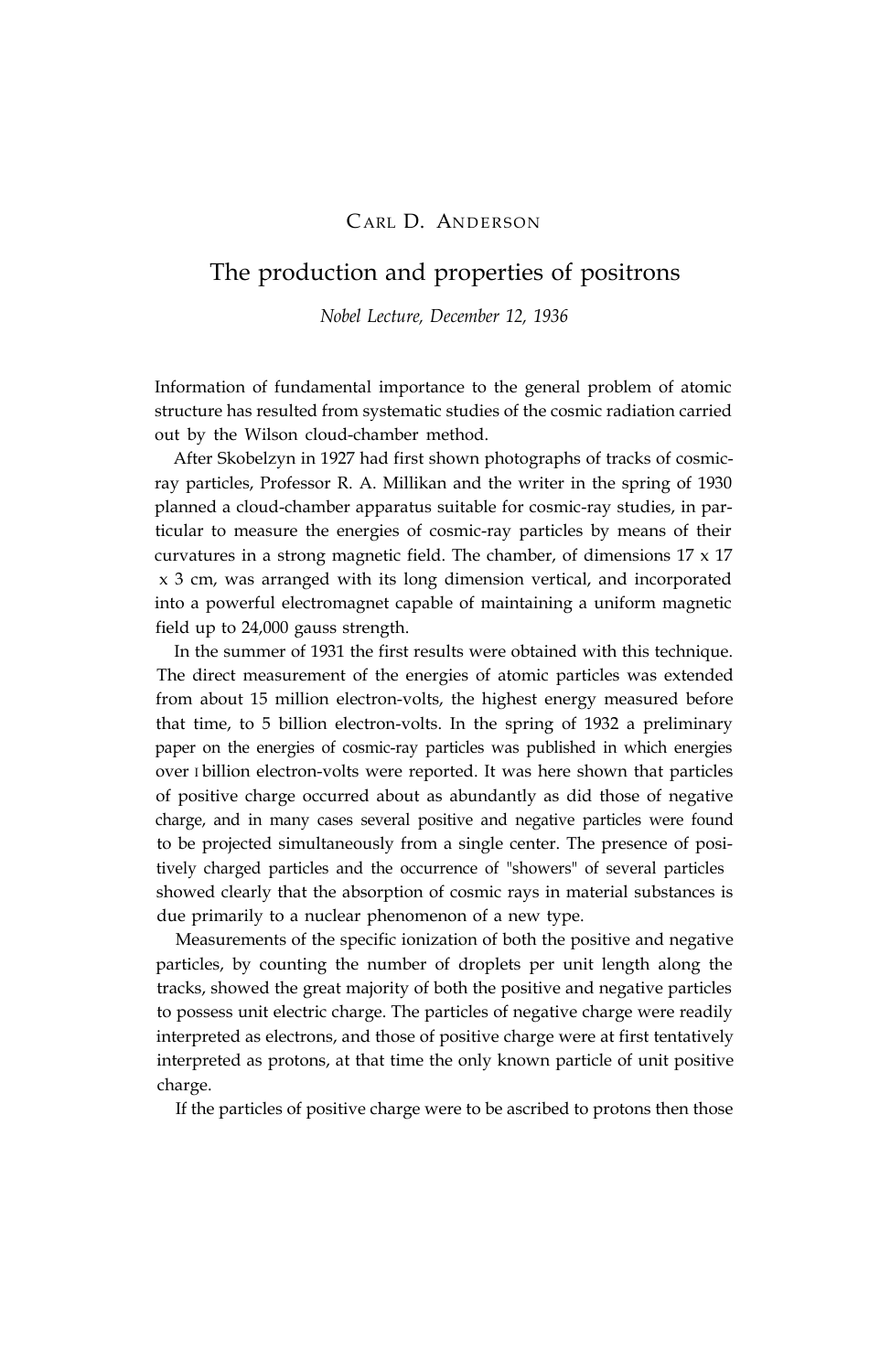of low energy and sharp curvature in the magnetic field, (e.g. a curvature greater than that corresponding to an electron having an energy of about 500 million electron-volts), should be expected to exhibit an appreciably greater ionization than the negatively charged electrons. In general, however, the positive particles seemed to differ in specific ionization only inappreciably from the negative ones. To avoid the assumption, which appeared very radical at that time, that the positive particles had electronic mass, serious consideration was given to the possibility that the particles which appeared to be positively charged and directed downward into the earth were in reality negatively charged electrons which through scattering had suffered a reversal of direction and were projected upwards away from the earth. Although such a reversal of direction through scattering might be expected to occur occasionally it seemed inadequate to account for the large number of particle tracks which showed a specific ionization anomalously small if they were to be ascribed to protons.

To differentiate with certainty between the particles of positive and negative charge it was necessary only to determine without ambiguity their direction of motion. To accomplish this purpose a plate of lead was inserted across a horizontal diameter of the chamber. The direction of motion of the particles could then be readily ascertained due to the lower energy and therefore the smaller radius of curvature of the particles in the magnetic field after they had traversed the plate and suffered a loss in energy.

Results were then obtained which could logically be interpreted only in terms of particles of a positive charge and a mass of the same order of magnitude as that normally possessed by the free negative electron. In particular one photograph (see Fig. 1) shows a particle of positive charge traversing a 6 mm plate of lead. If electronic mass is assigned to this particle its energy before it traverses the plate is 63 million electron-volts and after it emerges its energy is 23 million electron-volts. The possibility that this partitle of positive charge could represent a proton is ruled out on the basis of range and curvature. A proton of the curvature shown after it emerges from the plate would have an energy of 200,000 electron-volts, and according to previously well-established experimental data would have a range of only 5 mm whereas the observed range was greater than 50 mm. The only possible conclusion seemed to be that this track, indeed, was the track of a positively charged electron. Examples similar to this and others in which two or more particles were found to be produced at one center gave additional evidence for the existence of particles of positive charge and mass,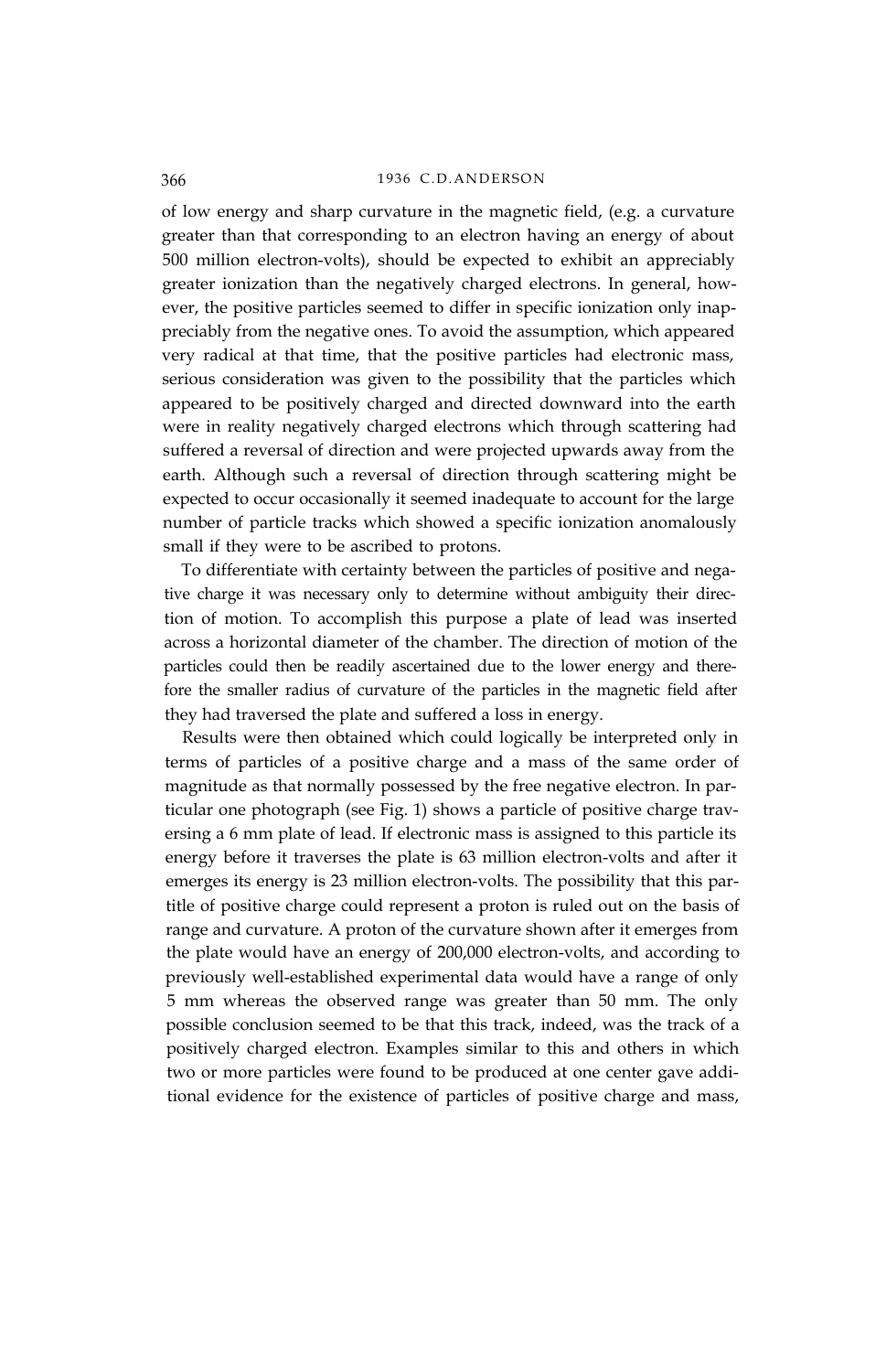

Fig. 1. A 63 million electron-volt positron passing through a 6 mm lead plate and emerging with an energy of 23 million electron-volts. The length of this latter path is at least ten times greater than the possible length of a proton track of this curvature. (Magnetic field 15,000 gauss.) *In all the photographs the magnetic field is directed into the paper.*

small compared with that of the proton. These results formed the basis of the paper published in September 1932 announcing the existence of free positive electrons.

Measurements by the droplet counting method of the magnitude of the specific ionization of the positive and negative electrons which occur with energies low enough to be appreciably curved in the magnetic field have shown that the mass and charge of the positive electron cannot differ by more than 20 percent and 10 percent, respectively, from the mass and charge of the negative electron.

Blackett and Occhialini using an apparatus similar to ours but with the added advantage that through the use of control by Geiger-Müller tube counters their apparatus was made to respond automatically to the passage of a cosmic-ray particle, in the spring of 1933 confirmed the existence of positive electrons, or positrons, and obtained many beautiful photographs of complex electron showers.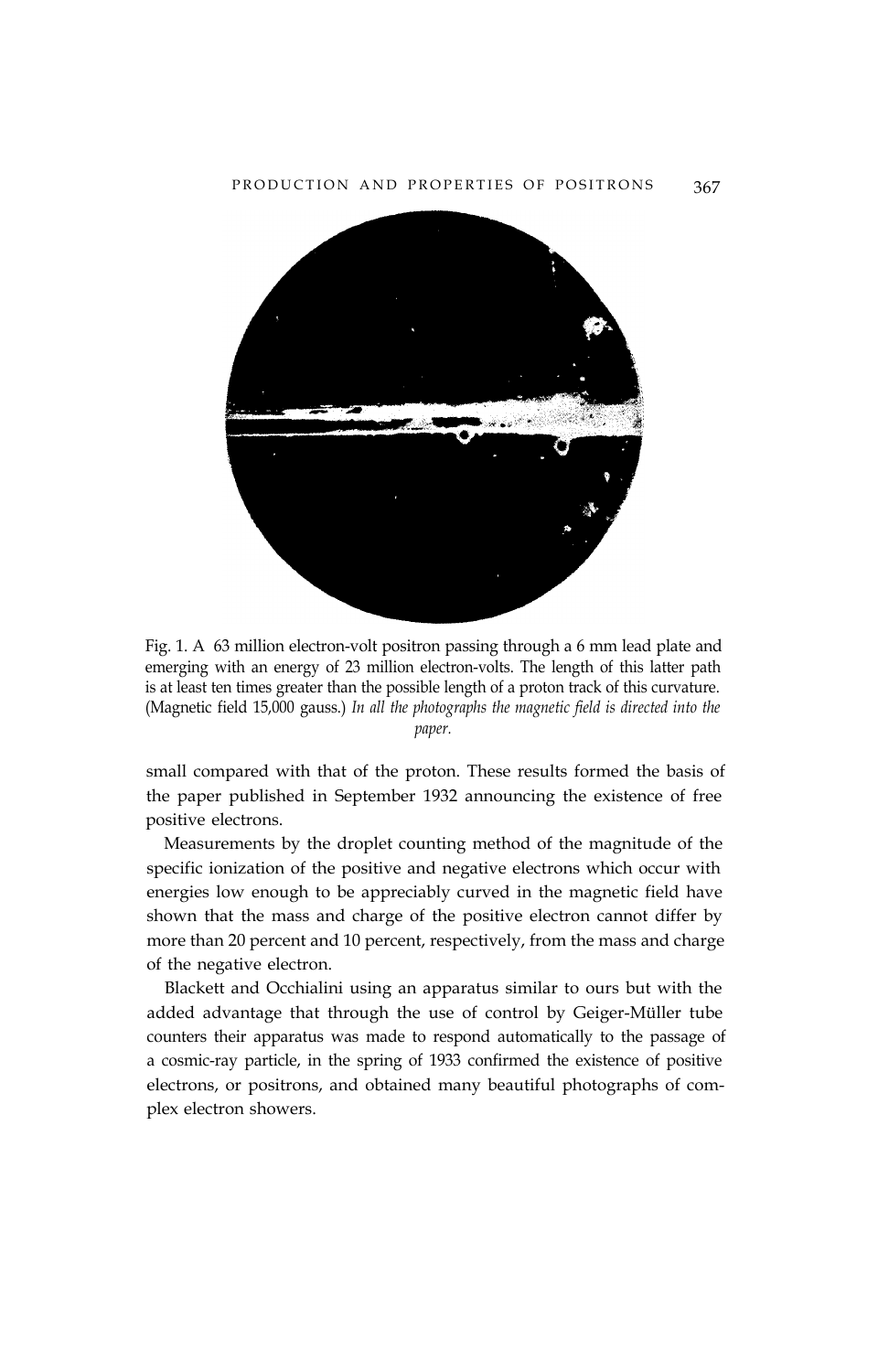368 1 9 3 6 C .D .A N D E R S O N

That positrons could be produced by an agent other than cosmic rays was first shown by Chadwick, Blackett and Occhialini when they observed that positrons were produced by the radiation generated in the impact of alpha particles upon beryllium. The radiation produced in the beryllium is complex in character, consisting both of neutrons and gamma rays. In their experiment it was not possible to determine which of these rays was responsible for the production of positrons. Curie and Joliot by a similar experiment, in which they interposed blocks of lead and paraffin into the path of the rays from beryllium and measured the yield of positrons as a function of the thickness and material of the absorber concluded that the positrons arose more likely as a result of the gamma rays than of the neutrons.

Direct proof that the hard component of the gamma rays from ThC" can give rise to positrons was first given by Neddermeyer and the writer, and independently by Curie and Joliot, and by Meitner and Philipp in the spring of 1933. In Figs. 2 and 3 positrons produced by gamma rays from ThC" are shown.

In addition to the methods of producing positrons already mentioned, i.e. by absorption of cosmic-ray photons and electrons, and by the absorption of sufficiently high energy gamma rays from terrestrial sources, positrons have also been observed among the disintegration products of certain radioactive substances. The artificially produced radioactive elements first discovered by Curie and Joliot in 1934 are found to distintegrate either by the ejection of a positive or negative electron. Those elements whose atomic number is greater than that of the stable elements of the same mass number in general distintegrate by the ejection of a positron. Fig. 4 shows positrons resulting from the disintegration of  ${}^{11}_{6}$ C prepared by bombarding a boron target with deuterons.

#### *Theoretical interpretation*

The present electron theory of Dirac provides a means of describing many of the phenomena governing the production and annihilation of positrons. Blackett and Occhialini first suggested that the appearance of pairs of positive and negative electrons could be understood in terms of this theory as the "creation" of a positive-negative electron pair in the neighborhood of an atomic nucleus. The energy corresponding to the proper mass of both of the particles, as well as to their kinetic energies, is, according to this view, sup-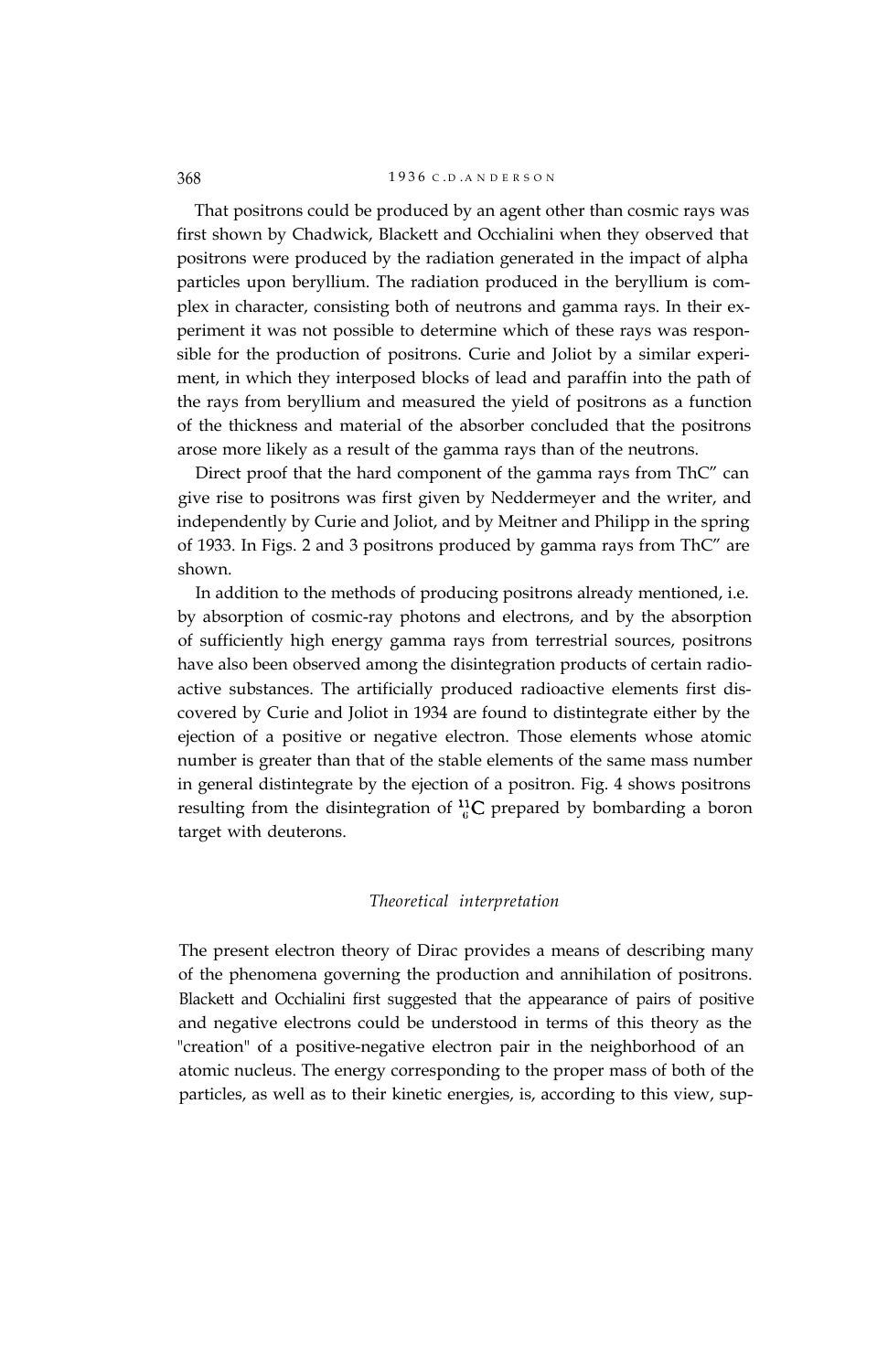

Fig. 2. A positron of 0.82 million electron-volts ejected from a lead plate by gamma rays from ThC" passes through a 0.5 mm aluminium plate and emerges with an energy of 0.52 million electron-volts. (Magnetic field 430 gauss.)



Fig. 3. A positive-negative electron pair produced in a lead plate by the gamma rays from ThC". (Magnetic field 800 gauss.) *In this and the remaining photographs the direct image is at the left; the right-hand reversed image is taken for stereoscopic observation.*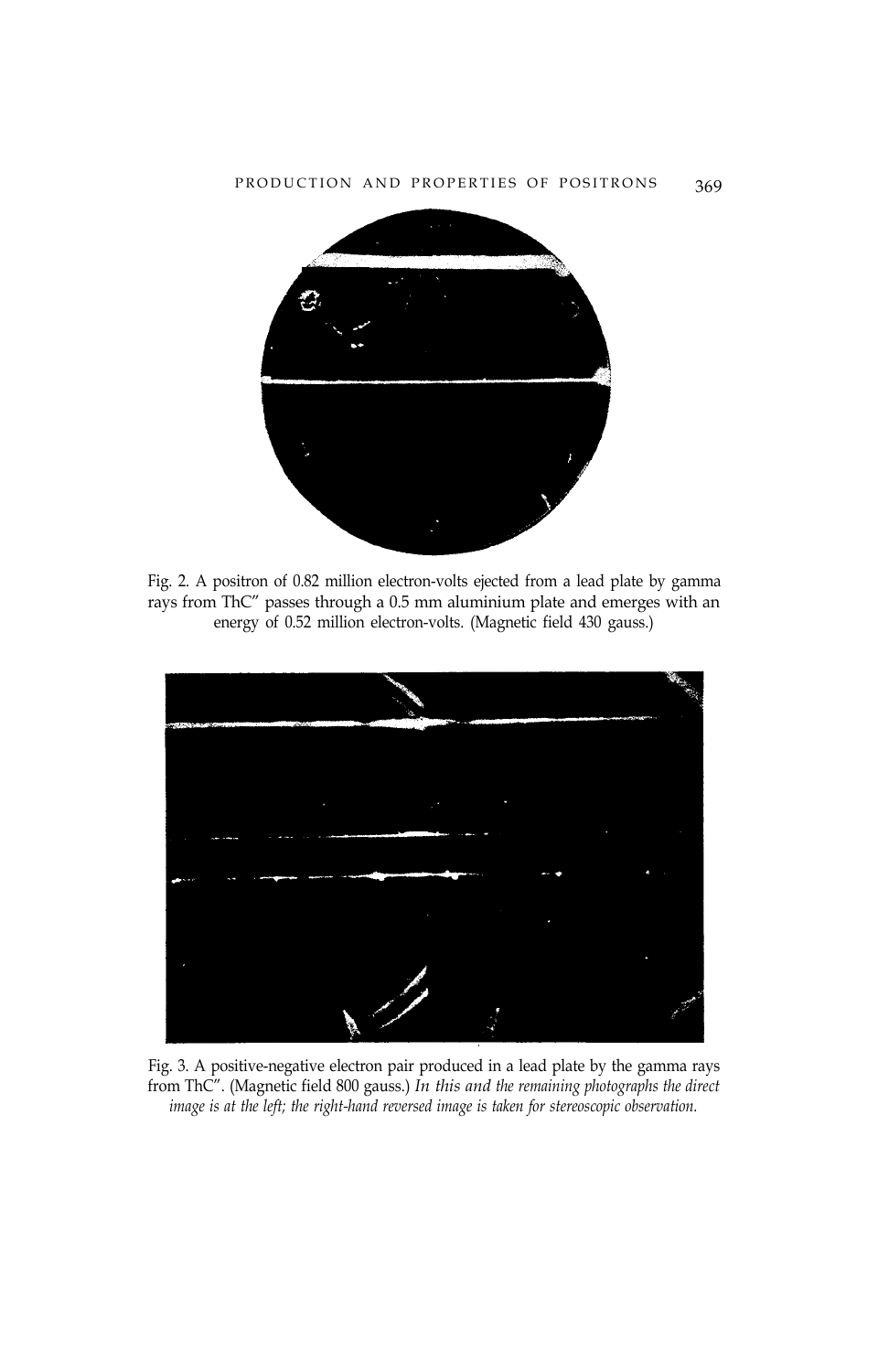

Fig. 4. Positrons produced in the distintegration of radioactive carbon of mass eleven units. (Magnetic field 780 gauss.) (The radioactive carbon was kindly supplied by Professor C. C. Lauritsen and his collaborators who prepared it by bombarding with deuterons a target containing boron.)

plied by the incident radiation. Since the energy corresponding to the proper mass of a pair of electrons is approximately one million electron-volts one should expect gamma rays of energy greater than this amount to produce positrons in their passage through matter, and further that the sum of the kinetic energies of the positive and negative electrons should be equal to the energy of the radiation producing them diminished by approximately one million electron-volts.

Experiments by Neddermeyer and the writer, and by Chadwick, Blackett and Occhialini, and others, have shown this relation to obtain in the production of positrons by ThC" gamma rays, providing evidence for the correctness of this view of the origin of positive-negative electron pairs.

The theory of Dirac requires further that a positron, when it finds itself in a very ordinary environment, as, for example, in passing through common substances, will, on the average, have only a very short life, of the order of one billionth of a second or less. The positrons and negative electrons will mutually annihilate one another in pairs, and in their stead will appear a pair of photons, each of approximately one-half million electron-volts energy.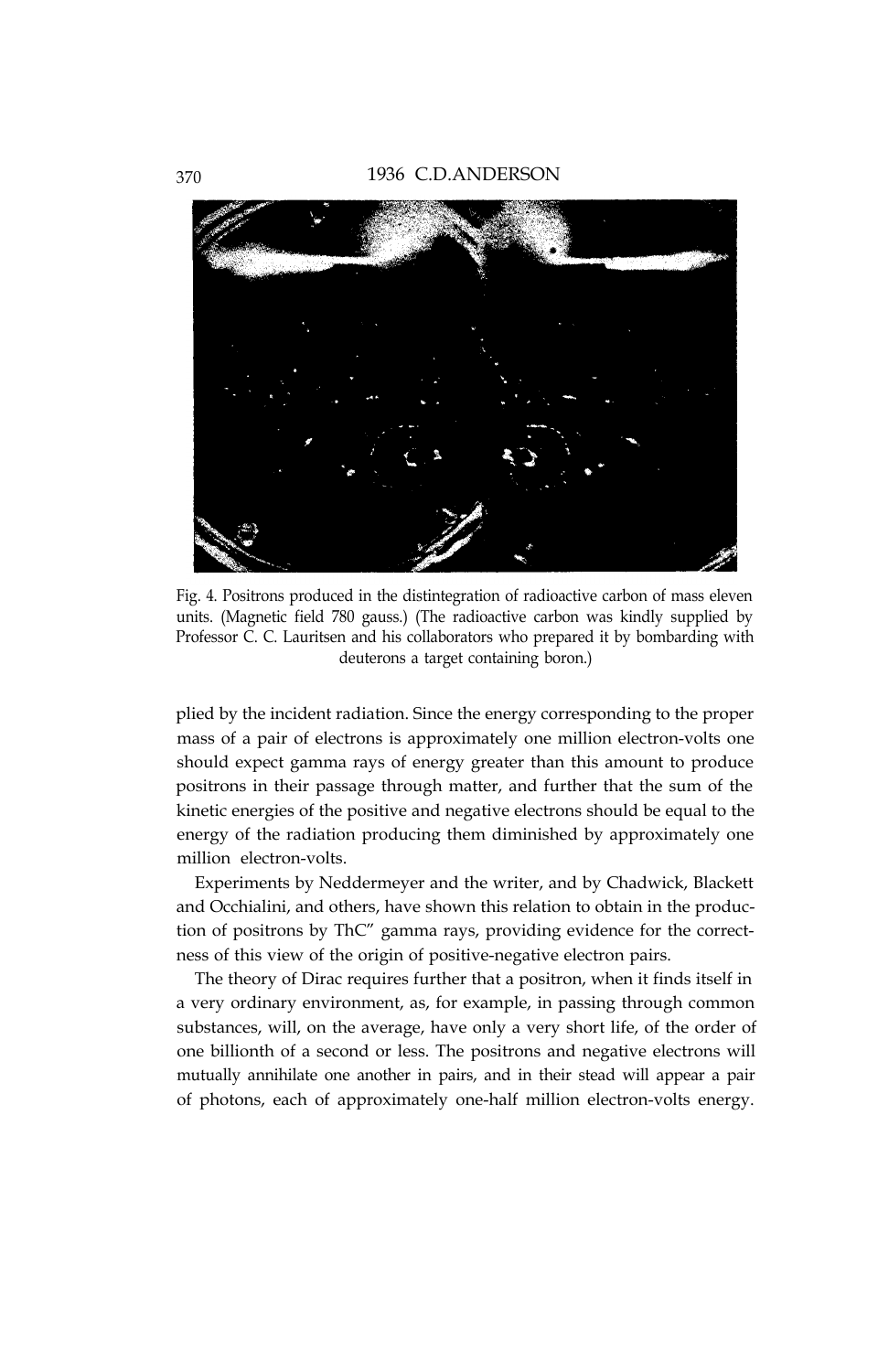Although the lifetime of positrons has not been actually measured, it has been shown to be very short, and the radiation which results from their annihilation has been observed. The first to do this were Joliot and Thibaud. The annihilation radiation is of the proper intensity and the energy of its individual corpuscles is approximately the required amount of one-half million electron-volts, corresponding to the complete annihilation of the positrons.

## *Positrons of high energy*

The experimental results on the production of positrons out of radiation have been shown to be in approximate agreement with the theory for those processes where the quantum energies are not too high. Gamma radiations of quantum energy extending up to some 15 million electron-volts arise in certain nuclear transformations produced in the laboratory. Measurements of the absorption of these radiations and of the numbers and distribution in energy of the positive and negative electrons produced by these radiations are in sufficiently good agreement with the calculations of Oppenheimer, Heitler, and Bethe based on the Dirac theory to provide evidence for the essential correctness of the theory of absorption of gamma radiations in the range of quantum energy up to some 15 million electron-volts.

In the broad range of energies, however, which lies above 15 million electron-volts and extends up to at least 20,000 million electron-volts, such as the energies with which the cosmic-ray particles are endowed, the experiments have only very recently provided strong evidence leading to a detailed understanding of the absorption of photons and electrons in this range of energies and to an explanation of the cosmic-ray showers.

Closely related to the process of the production of positive and negative electrons out of radiation, is the one which may be considered its inverse, namely, the production of radiation through nuclear impacts by a positive or negative electron in its passage through matter. Direct measurements on the energy loss of electrons, in the energy range up to about 400 million electron-volts, in their traversals through thin plates of lead, have shown that the loss in energy due to direct ionization by the electrons is but a small fraction of the total energy loss, and that the loss in energy over that due to ionization is in good accord with that to be expected theoretically through the production of radiation by nuclear impact. Furthermore a small number of measurements at energies up to 1,000 million electron-volts has shown no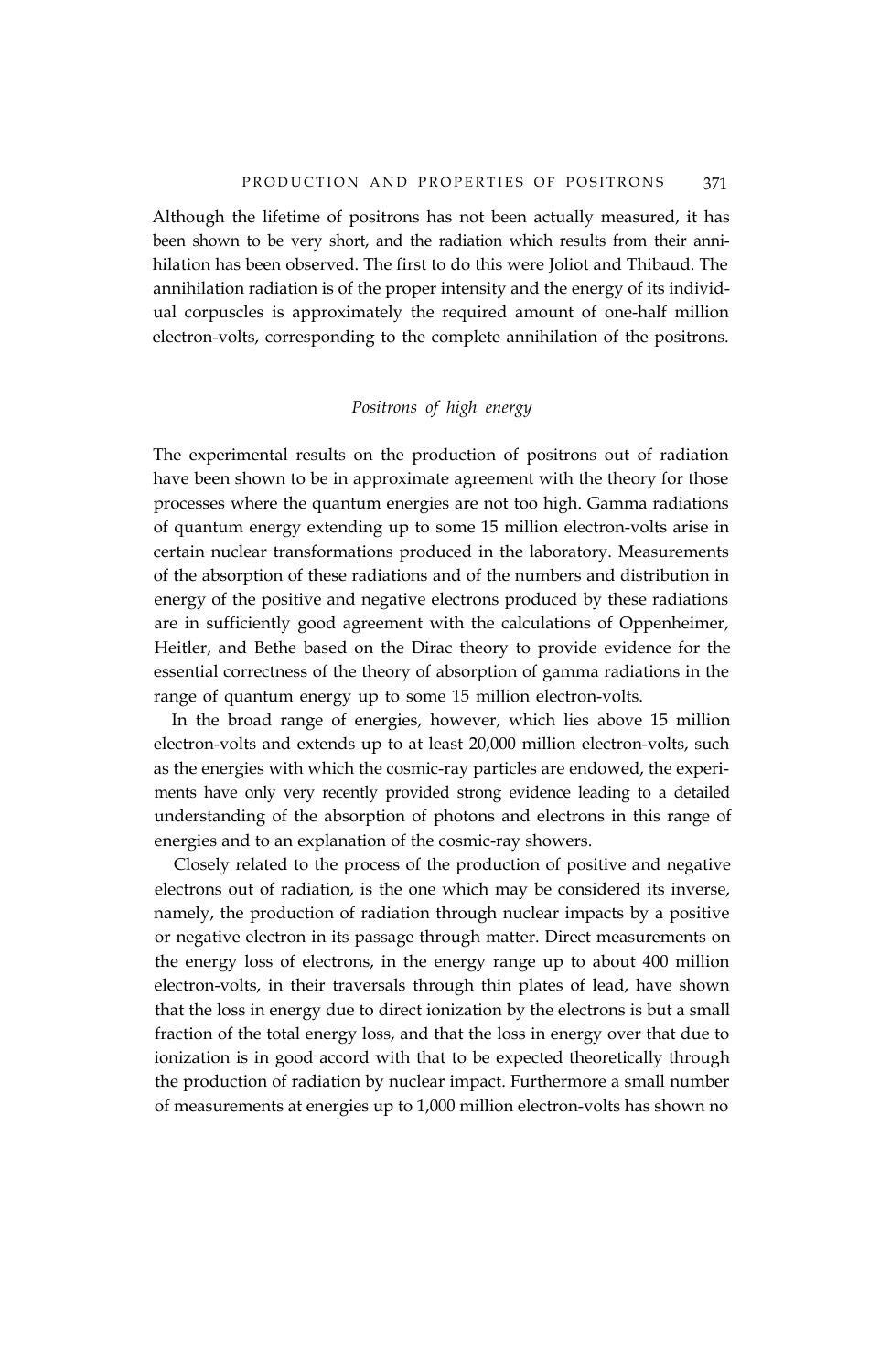significant deviation from the theoretical loss. These data on energy loss of high-energy electrons afford strong evidence that, at least in part, the origin of the cosmic-ray showers of photons and positive and negative electrons can be understood in terms of a chain of successive processes of photon production by radiative impacts with nuclei on the part of the high-energy positive and negative electrons, and the subsequent absorption of these photons in nuclear collisions resulting in the production of numerous positivenegative electron pairs which appear as the cosmic-ray showers. After more detailed theoretical computations have been carried out on the rate of building-up of positive and negative electron secondaries resulting from these multiple processes, and their subsequent removal through absorption, will a more adequate test of the theory be possible. At present, however, it is very difficult to doubt that the highly absorbable component of the primary cosmic-ray beam consists largely of electrons absorbed principally through the mechanisms discussed above, which give rise to the electron showers.

Until quite recently it was not clear that the high-energy positive and negative electrons which have now been shown to exhibit a high absorbability, behaved in a manner essentially differently from the cosmic-ray particles of highly penetrating character. These highly penetrating particles, although not free positive and negative electrons, appear to consist of both positive and negative particles of unit electric charge, and will provide interesting material for future study.

Figs. 5-11 show examples of cosmic-ray showers of positive and negative electrons, and Fig. 12\* an example of a large energy loss of a fast positive electron. Figs. 5,6,7,8, and 11 were photographed at 4,300 meters above sea level, the remainder near sea level.

It is a pleasure to express my sincere gratitude to Professor Millikan and to Dr. Neddermeyer for the great part they have played in these investigations on the properties of positrons, and to the Carnegie Institution of Washington, whose funds administered to Professor Millikan have made the investigations possible.

\* No reproduction of this figure was given in the original.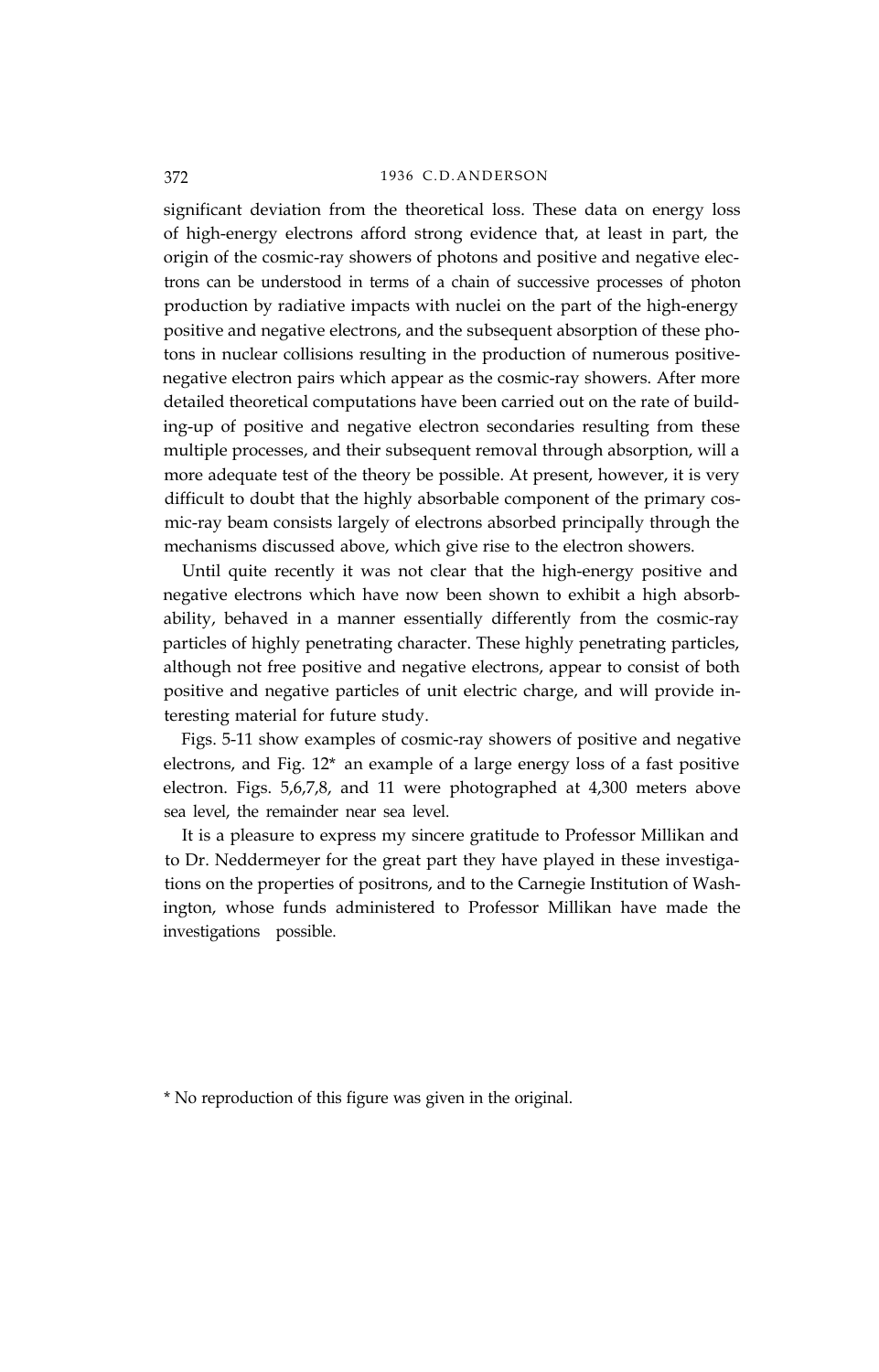

Fig. 5. A small cosmic-ray shower of positive and negative electrons. (Magnetic field 7,900 gauss.)



Fig. 6. A cosmic-ray shower of more than one hundred positive and negative electrons (Magnetic field 7,900 gauss.)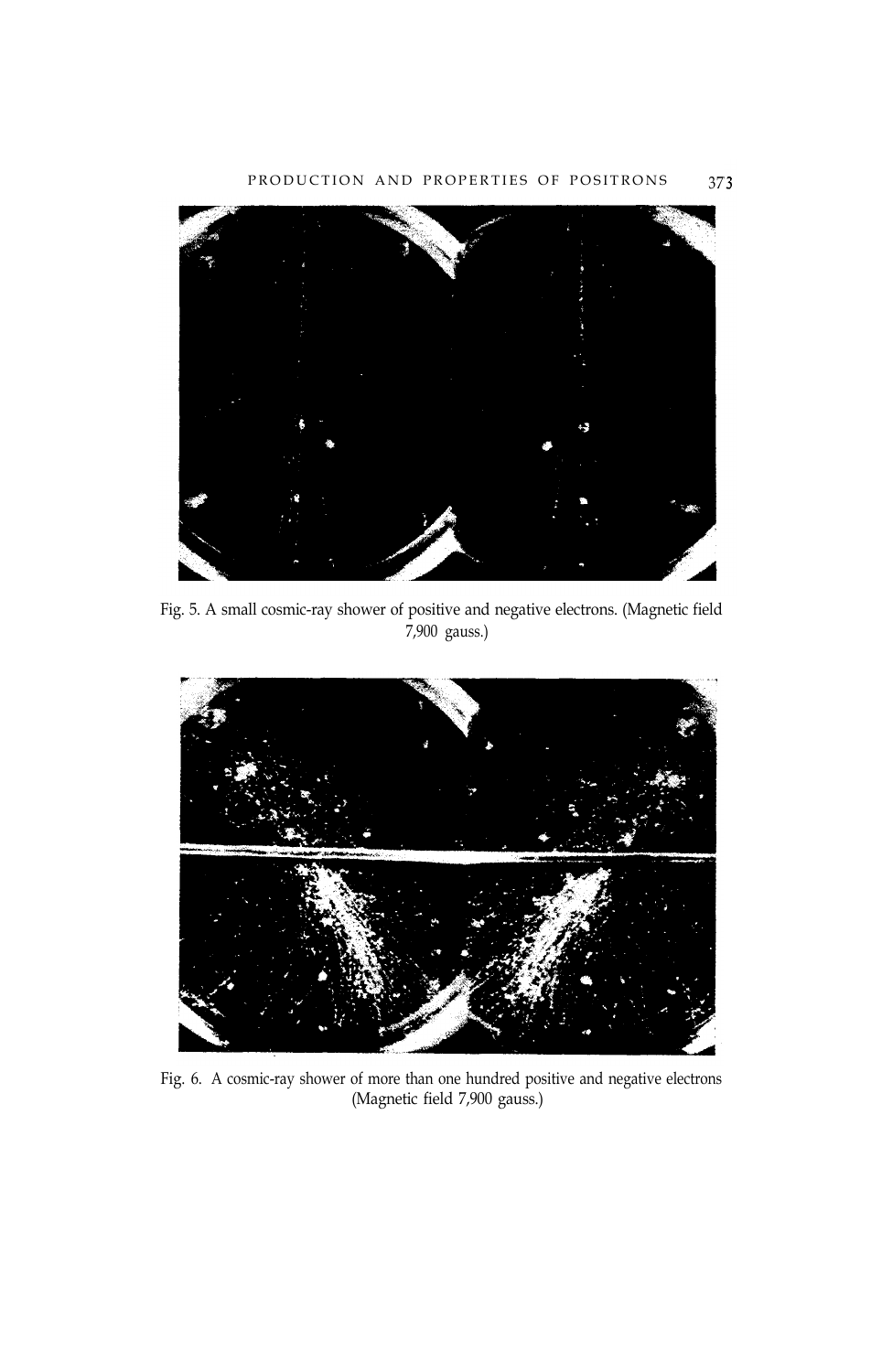

Fig. 7. A shower in which eight electrons (+ and -) strike the upper surface of a 0.35 cm lead plate, and more than fifteen emerge from its lower surface. This photograph is an example of the multiplication of shower tracks in a thin piece of absorbing material, due to the production by radiative impacts of photons and their absorption through pair-production (Magnetic field 7,900 gauss.)



Fig. 8. A positive-negative electron pair (energies of negative and positive 4.6 and 140 million electron-volts respectively) generated in the gas (argon) of the chamber by a photon associated with the cosmic rays. (Magnetic field 7,900 gauss.)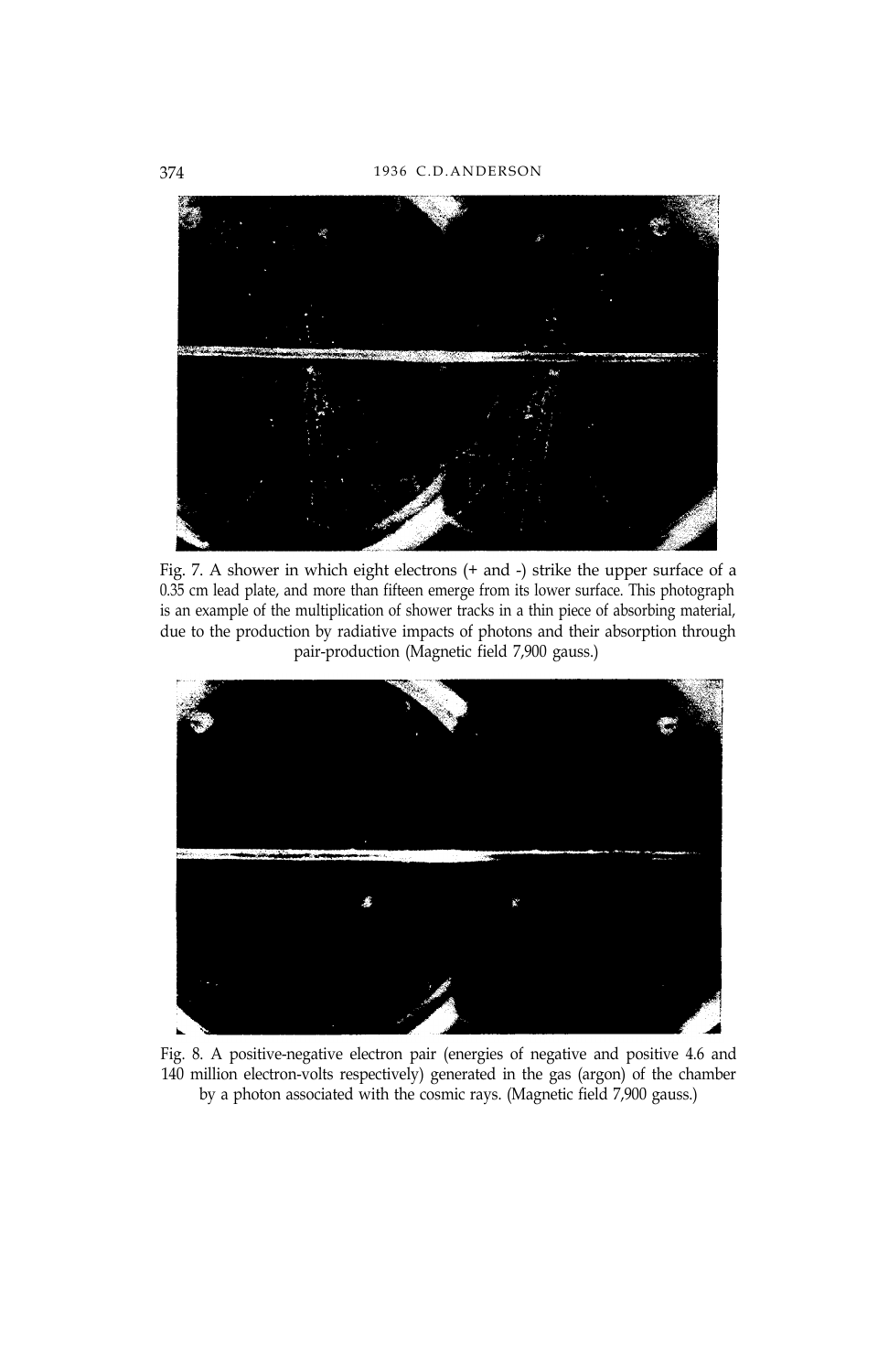## PRODUCTION AND PROPERTIES OF POSITRONS 375



Fig. 9. A cosmic-ray shower of 22 positive and negative electrons produced by one or more photons initially incident on the upper surface of a I cm lead plate. (Magnetic field 17,000 gauss.)



Fig. IO. Three high-energy cosmic-ray electrons incident on the upper surface of a I cm platinum plate. A shower of more than 20 positive and negative electrons emerges from the lower surface of the plate from a region below two of the three incident electrons. The shower appears as a result of the production of photons by radiative impacts and their absorption by pair-production in the platinum plate. (Magnetic field 7,900 gauss.)